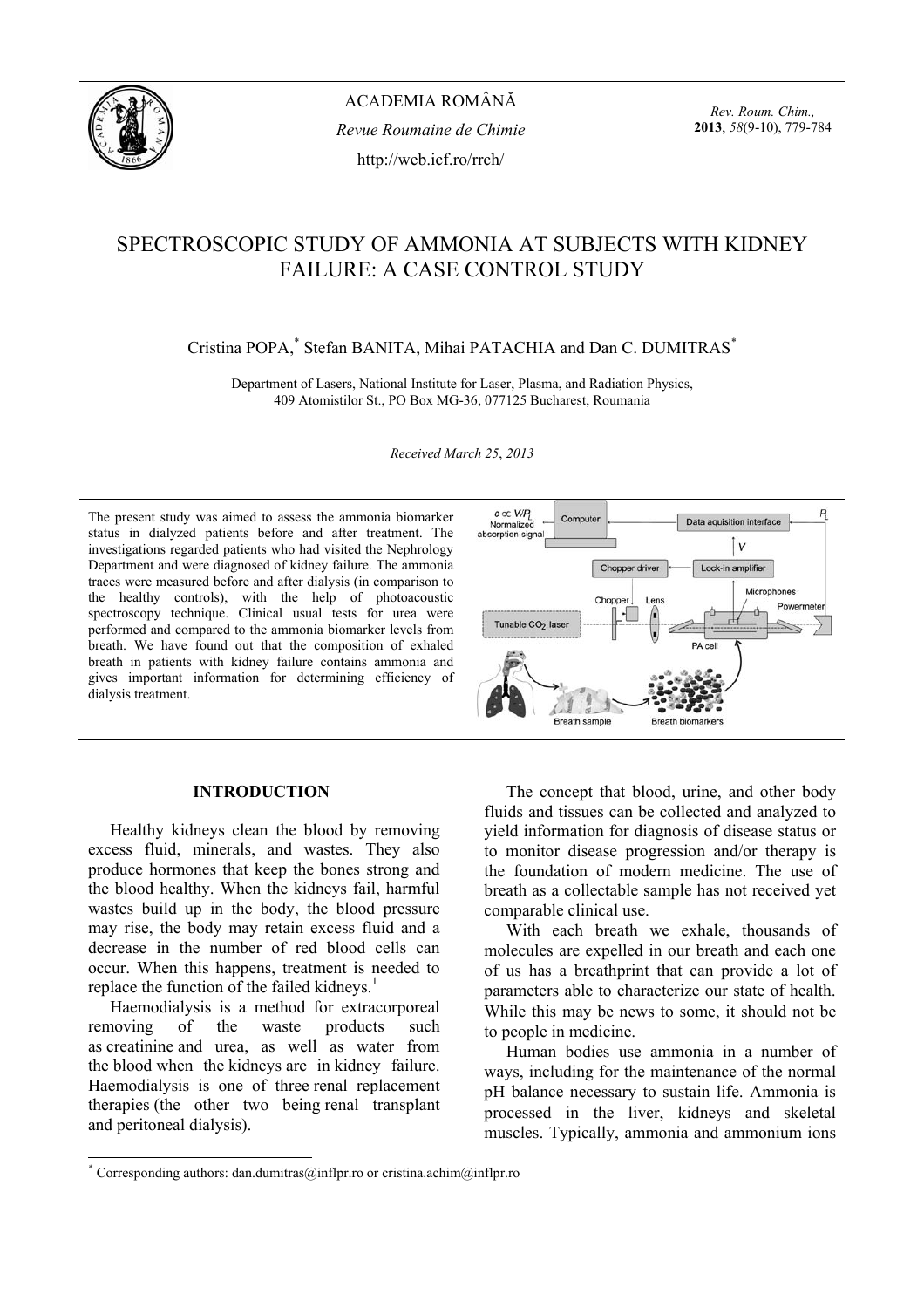are converted into urea in the liver through the urea cycle. 2, 3

 The urea cycle comprises five enzymes: carbamoylphosphate synthetase I, ornithine *trans*carbamylase, argininosuccinate synthetase, argininosuccinatelyase and arginase. For efficient functioning of the pathway in vivo, however, further proteins are required, such as liver glutaminase, mitochondrial carbonic anhydrase V, N-acetylglutamate synthetase, the mitochondrial ornithine and citrulline antiporters and citrin, the mitochondrial aspartate/glutamate antiporter. 2-5

The liver is quantitatively the major organ involved in urea synthesis and it is doubtful whether other cell types, such as enterocytes, can produce significant amounts of urea. However, at least some urea cycle enzymes are found in extrahepatic tissues, where they are involved in providing arginine for nitric oxide synthesis. The initial reaction of the urea cycle is the formation of carbamoyl phosphate from ammonia and bicarbonate, a reaction catalysed by carbamoylphosphate synthetase I, which requires N-acetylglutamate as an allosteric cofactor. Condensation of carbamoyl phosphate with ornithine yields citrulline (by ornithine *trans*carbamylase); this in turn condenses with aspartate to give argininosuccinate (by argininosuccinate synthetase), a reaction that requires the cleavage of two further high-energy phosphate bonds. Argininosuccinate is hydrolysed to fumarate and arginine (by argininosuccinase). Arginine is cleaved by arginase to give urea and ornithine. Ornithine *trans*carbamylase, like carbamoylphosphate synthetase I, is also a major mitochondrial protein; the remaining enzymes are in the cytoplasm of hepatocytes. This necessitates the entry of ornithine into mitochondria and the exit of citrulline, which is brought about by the ornithine/citrulline transporters the mitochondrial ornithine and citrulline antiporters. This series of reactions, returning to ornithine, is known as the urea cycle. It takes part not only in the removal of potentially toxic ammonia, but also in the irreversible removal of bicarbonate. Although the arginase reaction is the major fate of arginine in liver, arginine can also be used for nitric oxide synthesis or undergo decarboxylation to form agmatine. Agmatinase converts arginine to putrescine and urea and the urea is then transported through the blood-stream to be excreted into urine by the kidneys.<sup>4,5</sup> The reversibility of the process requires an equilibrium concentration of ammonia related to the blood urea nitrogen loading of the blood. As small molecules, ammonia and ammonium ions can penetrate the blood-lung barrier, and appear in exhaled breath. In the case of kidney dysfunction, urea is unable to be excreted, causing an excessive build up of ammonia in the blood. People with kidney failure have a marked odor of ammonia ("fishy") on their breath, which can be an indicator of this disease. 2-5

 Laser photoacoustic spectroscopy – LPAS is a sensitive technique for detection and monitoring of trace gases at very low concentrations. The  $CO<sub>2</sub>$  laser is of special interest, as it ensures high output power in a wavelength region where more than 200 molecular gases of environmental concern for atmospheric, industrial, medical, military, and scientific spheres exhibit strong absorption bands. This laser can be only stepwise tuned when operated in cw, and is an ideal source to push the sensitivity of photoacoustic gas detection into the concentration range of part-per-billion-by volume (ppbV) or even lower. Instruments based on LPAS method have nearly attained the theoretical noise equivalent absorption detectivity of  $10^{-10}$ cm<sup>-1</sup> in controlled laboratory conditions. This high sensitivity cannot be achieved in real detection conditions due to the coherent photoacoustical background signal and interfering background absorption of normal atmospheric constituents.

## **RESULTS AND DISCUSSION**

 Ammonia biomarker was measured using the laser photoacoustic spectroscopy (LPAS) system and subjects were recruited from patients receiving dialysis treatment at the renal dialysis clinics at the IHS Fundeni, Bucharest.

 Experimental determinations in order to detect traces of ammonia and also to measure the urea level were performed for a healthy volunteer and for 13 patients with kidney failure.

 The schematic diagram of the LPAS system is illustrated in Fig. 1, and consists of following components.

#### 1. Line-tunable CO<sub>2</sub> laser

 We used a homebuilt, line-tunable and frequency stabilized  $CO<sub>2</sub>$  laser. This laser has a maximum power of 6.5 W on the 10P(20) line and a tunability on 62 vibrational-rotational lines in all four spectral bands. $6-8$  For ammonia, the measurements were made on the 9R(30) line, where the absorption coefficient is maximum.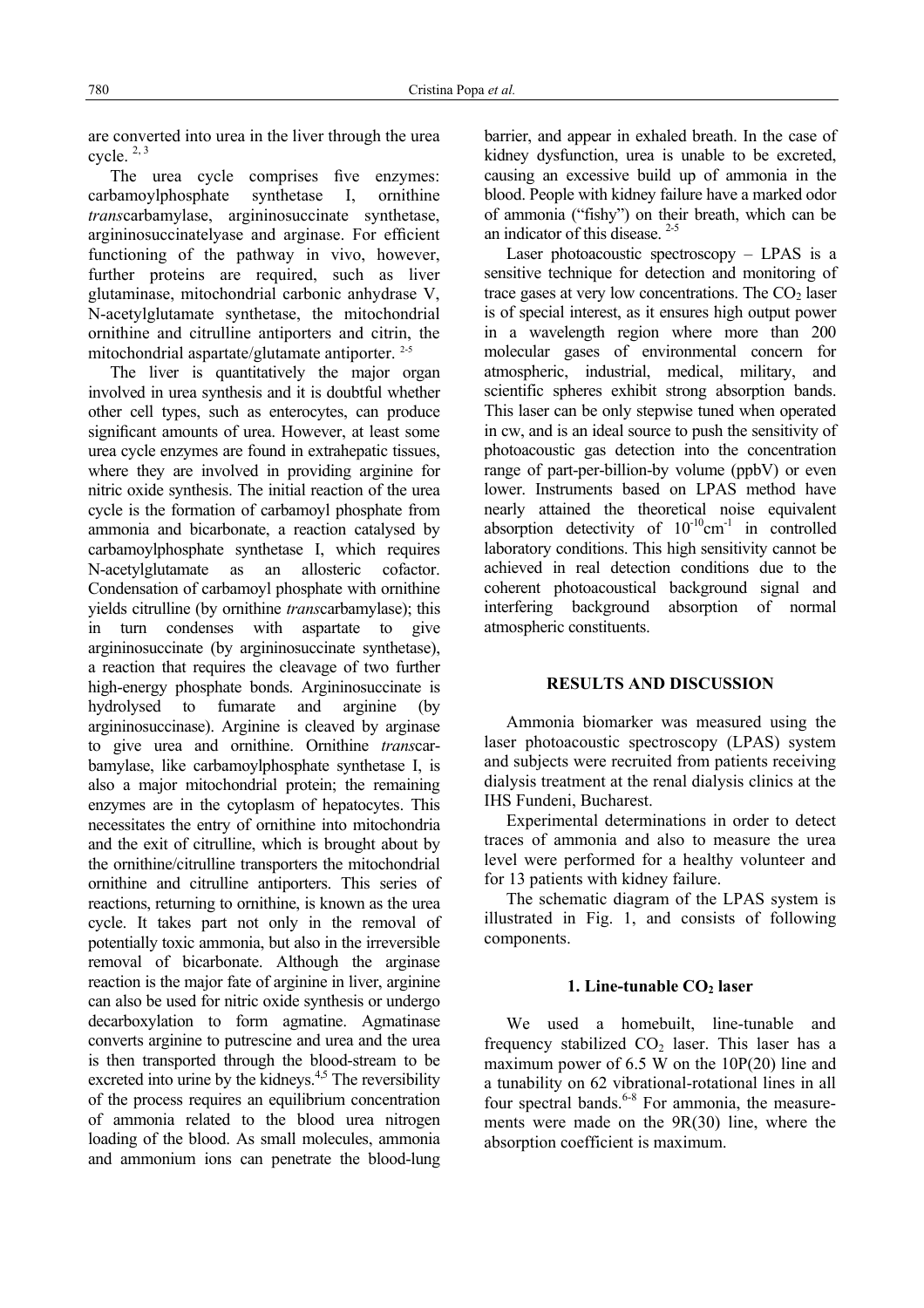

Fig. 1 – LPAS system.

# **2. Mechanical chopper**

 Our light beam was modulated by a high quality, low vibration noise and variable speed (4-4000 Hz) mechanical chopper model DigiRad C-980 and C-995 (30 aperture blade), operated at the appropriate resonant frequency of the cell (564 Hz). The rotation of the chopper produces a radiant signal that fluctuates periodically between zero and some maximum intensity. In general it is desirable to chop the signal as close to its source as possible because only the noise that arises after chopping is removed by the process. The laser beam diameter is typically 6.2 mm at the point of insertion of the chopper blade and is nearly equal to the width of the chopper aperture. An approximately square waveform is produced with a modulation depth of 100% and a duty cycle of 50%, so that the average power measured by the powermeter at the exit of the PA cell is half the cw power value. 6-11

# **3. Lock-in amplifier**

 Lock-in amplifiers are used to detect and measure very small AC signals. They can recover signals in the presence of an overwhelming noisy background. Accurate measurements may be made even when the small signal is obscured by noise sources many thousands of times larger. Lock-in amplifiers use a technique known as phasesensitive detection to single out the component of the signal at a specific reference frequency and phase. Noise signals, at the specific frequency – 564 Hz, in our case, are rejected and do not affect the measurement.

 We used a dual-phase, digital lock-in amplifier Stanford Research Systems model SR 830 with the following characteristics: full scale sensitivity,  $2$  nV – 1 V; input noise, 6 nV (rms)/  $\sqrt{Hz}$  at 1 kHz; dynamic reserve, greater than 100 dB; frequency range, 1 mHz  $-102$  kHz; time constants, 10  $\mu$ s – 30 s, or up to 30000 s. $^{11}$ 

#### **4. Photoacoustic cell**

PA cell is known as the "heart" of photoacoustic spectroscopy and in our case has a total volume of approximately  $1.0 \text{ dm}^3$ . It is made of stainless steel and Teflon to reduce the outgassing problems and consists of an acoustic resonator, windows, gas inlets and outlets, and microphones. It also contains an acoustic filter to suppress the window noise. The ZnSe windows are positioned at Brewster angle to their mounts. The resonant conditions are obtained as longitudinal standing waves in an open tube (excited in its first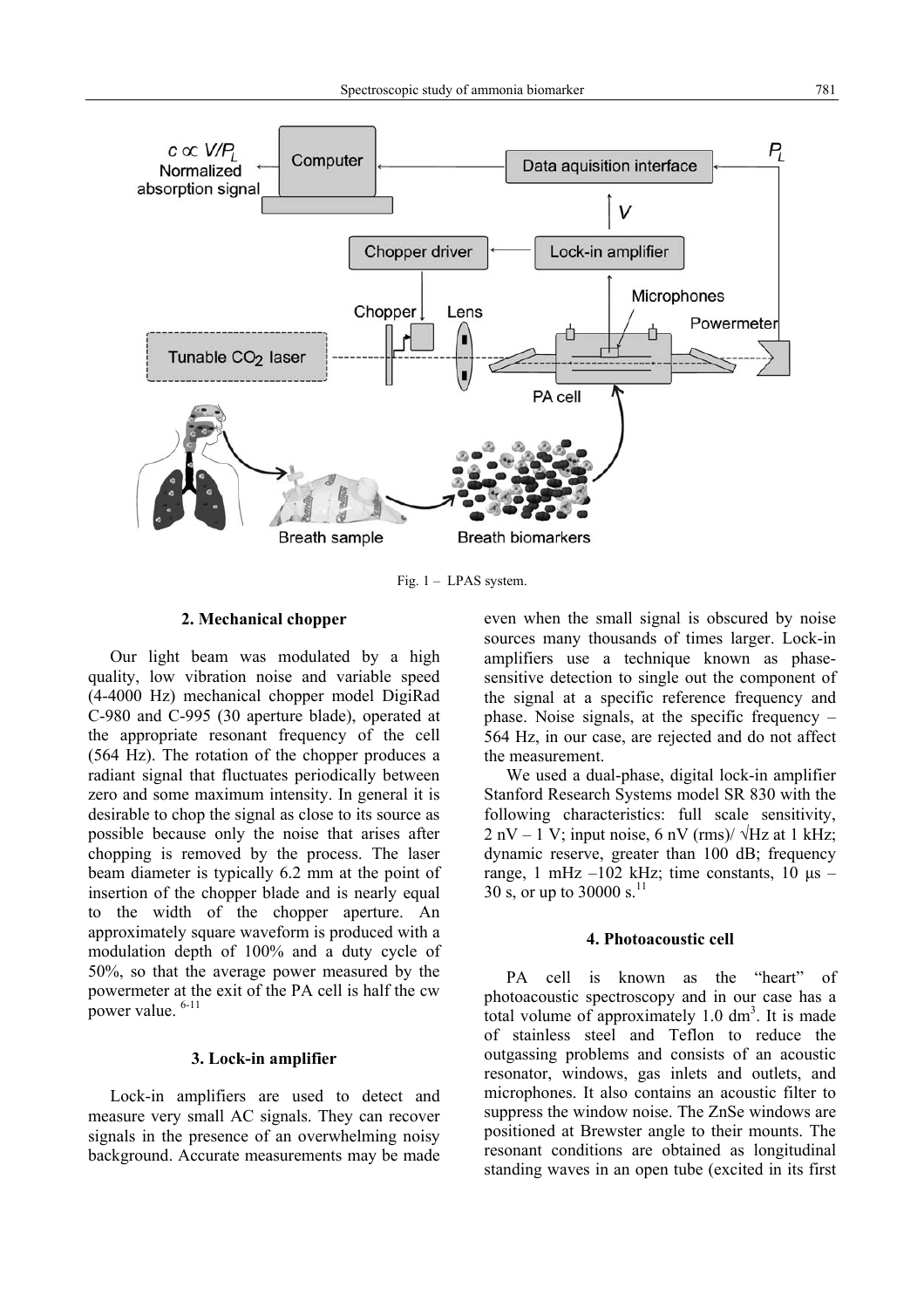longitudinal mode). To achieve a larger signal, we chose a long absorption path length (300 mm) and an inner diameter of the pipe of  $2r = 7$  mm. The fundamental longitudinal wave, therefore, has a nominal wavelength  $\lambda_s = 2L = 600$  mm (and a resonance frequency of 564 Hz). The two buffer volumes placed near the Brewster windows have a length  $L_{buf}$  = 75 mm and a diameter  $2r_{buf}$  = 57 mm. The inner wall of the stainless steel resonator tube is highly polished. It is centered inside the outer stainless steel tube with Teflon spacers. A massive spacer is positioned at one end to prevent bypassing of gas in the flow system; the other is partially open to avoid the formation of closed volumes. Gas is admitted and exhausted through two ports located near the ends of the resonator tube. The perturbation of the acoustic resonator amplitude by the gas flow noise is thus minimized. The acoustic waves generated in the PA cell are detected by four Knowles electret EK-3033 (or EK-23024) miniature microphones in series (sensitivity 20 mV/Pa each) mounted flush with the wall. They are situated at the loops of the standing wave pattern, at an angle of  $90^{\circ}$  to one another. The electrical output from these microphones is summed and the signal is selectively amplified by the lock-in amplifier (tuned to the chopper frequency).  $10-14$ 

#### **5. Data analysis interface**

 We utilized a modular software architecture (Keithley TestPoint software) aimed at controlling the experiments, collecting data, and preprocessing information. It helps to automate the process of collecting and processing the experimental results. The software transfers powermeter readings, normalizes data, and automatically stores files. It allows the user to record parameters such as the PA cell responsivity (a constant used to normalize raw data), gas absorption coefficient, number of averaged samples at every measurement point, sample acquisition rate, and the total number of measurement points. This software interfaces the lock-in amplifier, the chopper, the laser powermeter and the gas flowmeter. It allows the user to set or read input data and instantaneous values for the PA voltage, average laser power after chopper, and trace gas concentration.<sup>11-1</sup>

## **6. Spectroscopic study of ammonia**

 To assess the level of ammonia molecules in dialysed patients, we analyzed the exhaled breath by using the LPAS technique, because is emerging as a standard method for measuring extremely low absorptions independent of the path length and offer a degree of parameter control that cannot be attained by other methods. In this method, the resulting signal, processed by the phase sensitive detector, is directly proportional to the absorption coefficient and the laser power. The sensitivity of the technique is such that absorptions of  $\leq 10^{-7}$  cm<sup>-1</sup> can be measured over path lengths of a few tens of centimeters. The small volume of the chamber makes it possible to accurately control the gas parameters, and the system can be operated with static fills or in continuous gas flow mode.<sup>11-14</sup>

 The experimental values of ammonia absorption coefficients, for all laser wavelengths, is called the optoacoustic absorption spectrum or signature and is unique for the laser frequency and ammonia molecules.



Fig. 2 – Absorption coefficients of ammonia at laser wavelengths by photoacoustic spectroscopy technique using a homebuilt  $CO<sub>2</sub>$  laser with a maximum power of 6.5 W and a tunability on 62 lines.

A strong absorption is obtained at the 9R(30) laser line with the absorption coefficient  $\alpha$  = 57.12 cm<sup>-1</sup>atm<sup>-1</sup>. As it can be seen from Fig. 2, ammonia has weaker absorption coefficients at other  $CO<sub>2</sub>$  laser transitions; some other significant values for the absorption coefficient were found for 9R and 9P bands:  $9R(16) - \alpha = 11.29$  cm<sup>-1</sup>atm<sup>-1</sup>, 9P(20) -  $\alpha$  = 2.10 cm<sup>-1</sup>atm<sup>-1</sup>, and 9P(34) -  $\alpha$  =  $3.99 \text{ cm}^{-1} \text{atm}^{-1}$ . In the 10R band the measurements gave:  $10R(14) - \alpha = 6.17$  cm<sup>-1</sup>atm<sup>-1</sup>,  $10R(8) - \alpha =$  $20.08$  cm<sup>-1</sup>atm<sup>-1</sup>,  $10R(6)$  -  $\alpha$  = 26.2 cm<sup>-1</sup>atm<sup>-1</sup>, and for the 10P band:  $10P(32) - \alpha = 12.45$  cm<sup>-1</sup>atm<sup>-1</sup>, 10P(34) -  $\alpha$  = 14.07 cm<sup>-1</sup>atm<sup>-1</sup> and 10P(36) -  $\alpha$  = 7.39 cm<sup>-1</sup>atm<sup>-1</sup>.

 The high sensitivity of the LPAS method will allow us to investigate the presence of trace amounts of ammonia in the exhaled air that are linked to kidney malfunction, by using the  $CO<sub>2</sub>$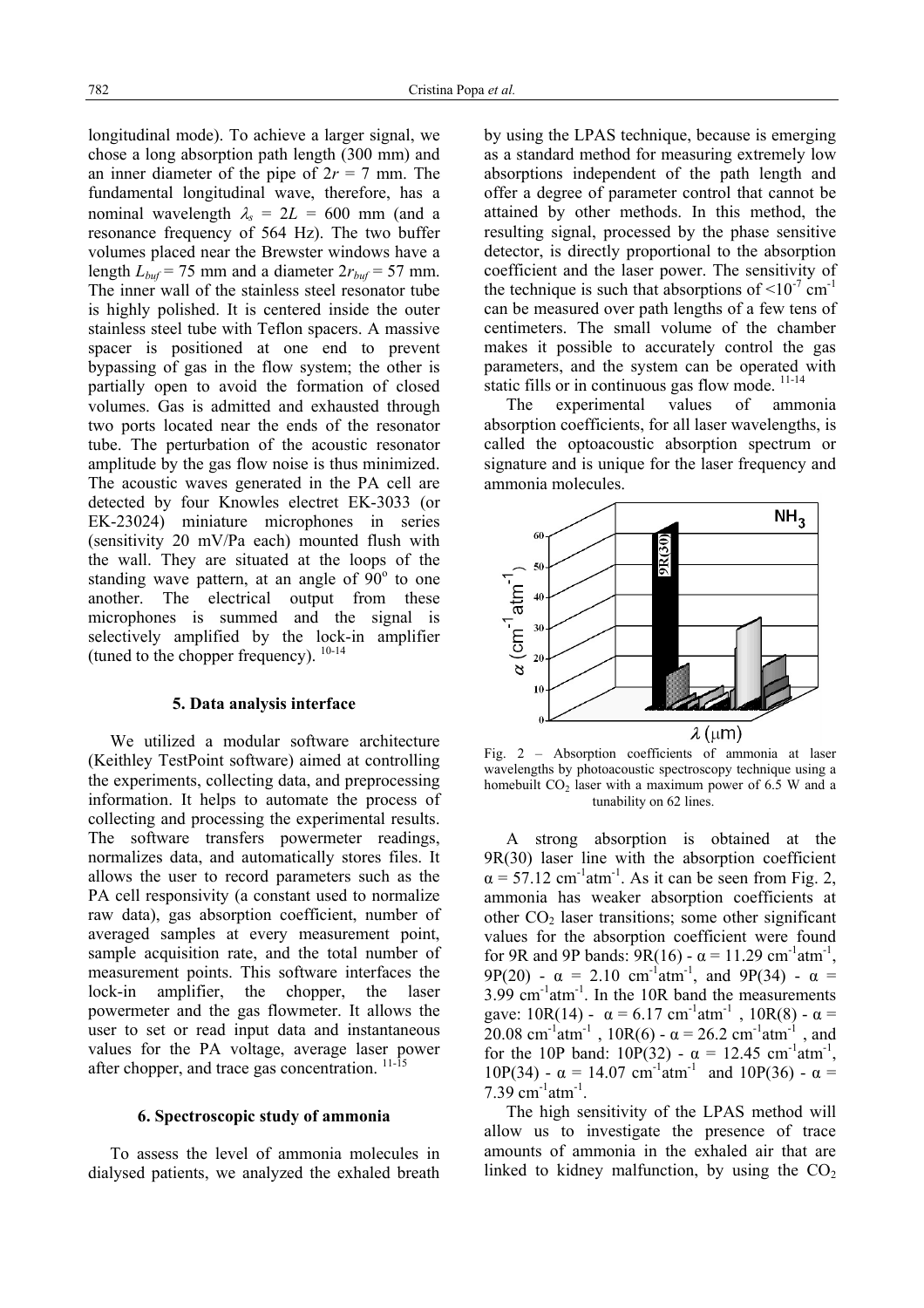laser line where the ammonia absorption coefficient [9R(30)] has the highest value. The present work was carried out using a methodology which assured the best conditions to measure ammonia concentrations, due to its relative simplicity, ruggedness and overall sensitivity.

# **7. Breath ammonia concentration vs. blood urea concentration at patients with kidney failure**

 Analysis of pre-dialysis urea level and postdialysis urea level were made at MedCenter, Bucharest and the results are presented in Fig. 3.

 The exhaled air samples were collected before, and after the dialysis procedure stopped. We have analyzed ammonia exhaled from patients receiving haemodialysis for treatment of kidney failure.

All the data and results published were the subject to the patient's consent.

To get a breath air sample, we used aluminized multi-patient collection bags (750 mL aluminumcoated bags), composed of a disposable mouthpiece and a tee-mouthpiece assembly (it includes a plastic tee and a removable one-way flutter valve).

After an approximately normal inspiration (avoiding filling the lungs at maximum), the subject places the mouthpiece in his/her mouth, forming a tight seal around it with the lips. A normal expiration is then made through the mouth, in order to empty the lungs of as much air as required to provide the alveolar sample. The first portion of the expired air goes out, after which the valve is opened the tee-piece, the remaining expired air being redirected into the collection bag. When a suitable sample is collected, the patient stops exhaling and removes the mouthpiece and then the sample gas is transferred into the photoacoustic cell (PA cell) and can be analyzed immediately or later.

 Experimental measurements of breath ammonia concentrations for the patients with renal failure and for the healthy subject were performed and the results are presented in Fig. 4. The control value for breath ammonia was 0.25 ppm (healthy subject).

In Fig. 4, we observed a reduction of ammonia concentration in exhaled breath at patients under haemodialysis treatment, which means that ammonia detection in human breath using LPAS system can be used for determining the exact time necessary for the desired state of haemodialysis for a patient with kidney failure at every session and, in the same time, could serve as a broad noninvasive screen for incipient kidney disease.

We can see also a remarkable positive correlation between urea data from Fig. 3 and the breath ammonia concentration from Fig. 4.

#### **CONCLUSIONS**

 Analysis of ammonia can be used to detect disease, monitor disease progression, or monitor therapy in case of kidney failure. The ammonia test is noninvasive, easily repeated, and does not have the discomfort or embarrassment associate with blood and urine tests.

In the present study, we have presented absorption measurement of ammonia and we found out that ammonia can be used for selecting the optimum hemodialysis duration for a desired state (our data show that haemodialysed patients present a reduction of the ammonia concentration, correlated to the level of urea results).

These measurements were possible because of the high sensitivity of our  $CO<sub>2</sub>$  LPAS system, sensitivity that was obtained through successively improvements in optics, laser source and electronics (faster response, low noise equipment).

 $\frac{1}{9}$  180<br>  $\frac{1}{9}$  160<br>  $\frac{1}{9}$  140<br>  $\frac{1}{9}$  120<br>  $\frac{1}{9}$  120<br>  $\frac{1}{9}$  100<br>  $\frac{1}{9}$  60<br>  $\frac{1}{9}$  60 Urea After HD  $\bf{Urea}_{\rm{Before\,HD}}$ 

Fig. 3 – Urea data measured for 13 patients with kidney failure made at MedCenter with VITROS 51 apparatus.



Fig. 4 – Ammonia concentration for 13 patients with kidney failure before and after the treatment using LPAS.